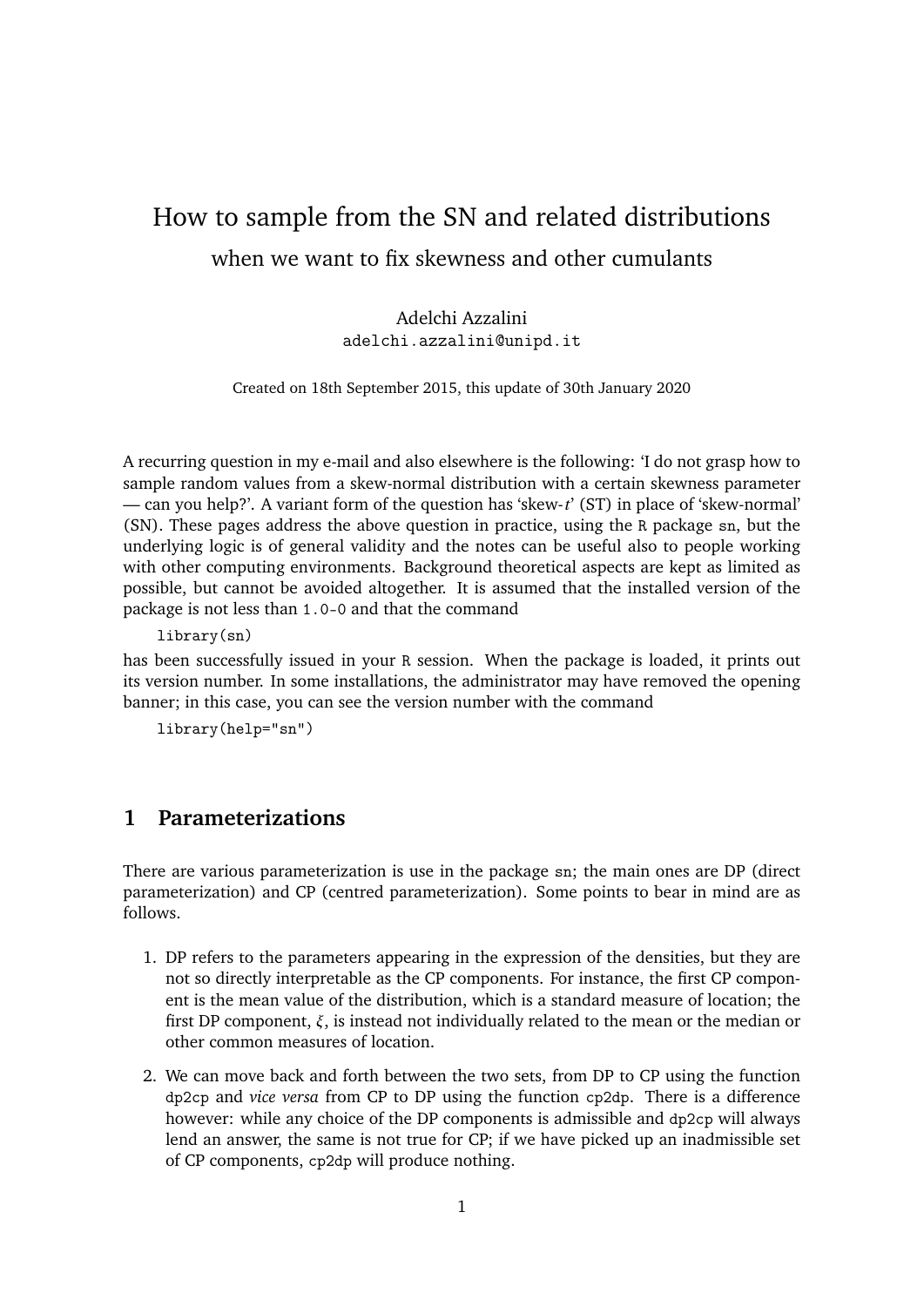One more word is appropriate about 'the skewness'. Skewness or asymmetry is a qualitative feature of a distribution; there are many ways to measure it. Among these measures, the more common one is the 'coefficient of skewness' represented by the third standardized cumulant, often denoted  $\gamma_1$ , which constitutes the third component of the CP set, in the univariate case; in the multivariate case we consider a vector of such univariate values. Since for the univariate SN distribution there is a one-to-one correspondence between the  $\gamma_1$  and  $\alpha$ (the matching component of the DP set), then also  $\alpha$  represents skewness, but it operates on a different scale. In other cases, namely for the ST distribution and especially in multivariate contest, the situation is slightly more complex and the analogous correspondence involves more components of the parameter set.

## **2 How to sample**

### **2.1 Univariate distributions**

Consider a probability distribution with mean value 3, standard deviation 1.2, skewness (*γ*1) 0.8, for which we write

cp <- c(mean=3, s.d.=1.2, gamma1=0.8)

or simply

cp <- c(3, 1.2, 0.8)

and assume that they refer to some member of the SN family. From here we get the corresponding DP vector with

dp <- cp2dp(cp, family="SN")

If we print the content of dp, this is the outcome

R> dp

xi omega alpha 1.523 1.903 4.190

Now we can sample 20, say, random values from this distribution with

```
y \leftarrow \text{rsn}(20, \text{ dp=dp})
```
We could write more compactly on a single line:

```
y <- rsn(20, dp=cp2dp(cp, family="SN"))
```
but this is *not* recommended for general usage: in many cases the rsn(20, ...) line will be within a loop to be executed many times and it is advisable to keep the conversion step cp2dp(cp, family="SN") outside that loop. In the present simple setting, the saving in execution time will be negligible (unless the loop has very, very many cycles), but in more complex situations to be described later, the saving can be somewhat more appreciable.

The feasible range for  $\gamma_1$  of the SN distribution is quite restricted; it is required that  $|\gamma_1|$  < 0.99527.... Therefore the code

 $cp \leftarrow c(3, 1.2, 1.6)$ dp <- cp2dp(cp, family="SN")

will produce the message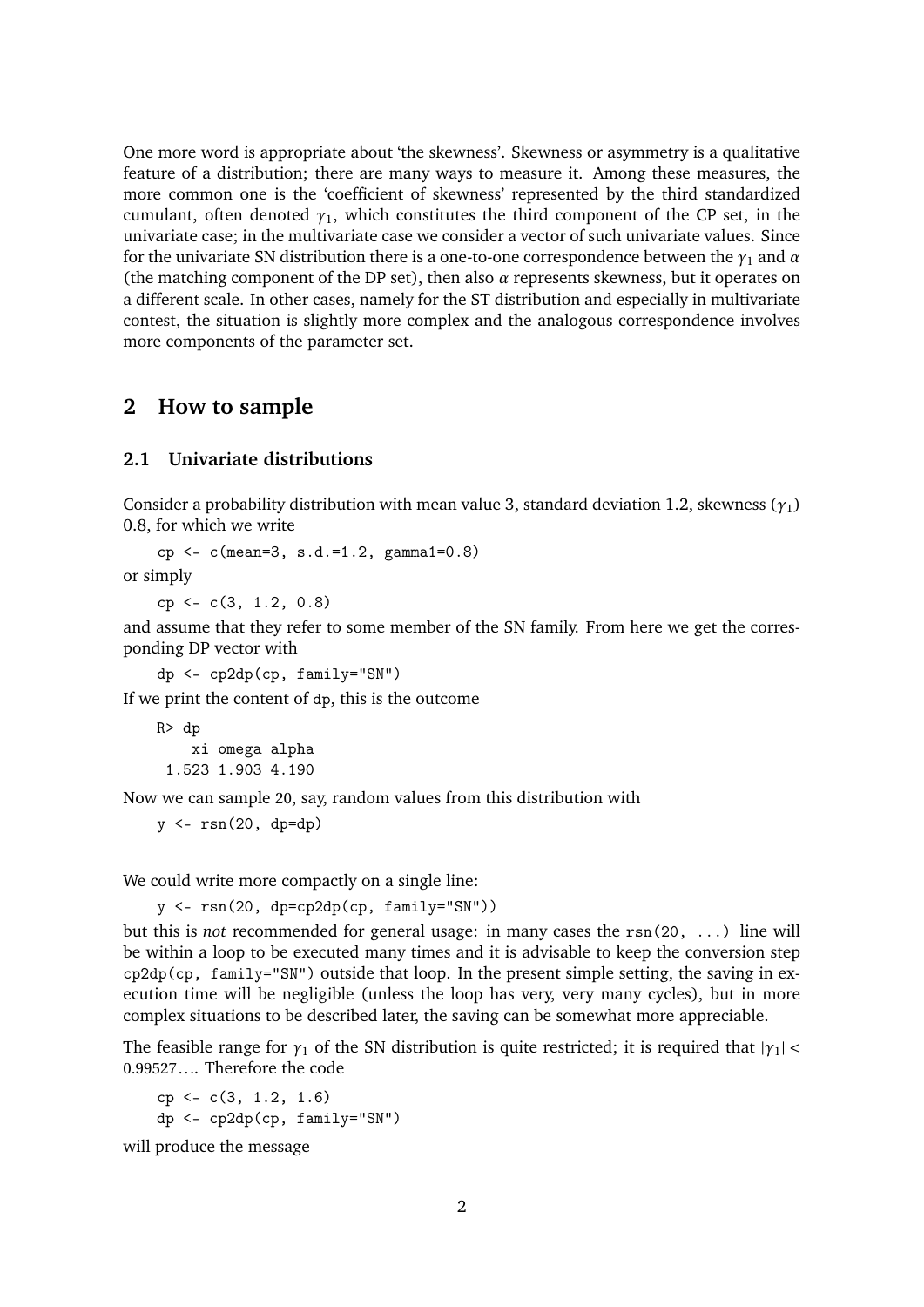#### gamma1 outside admissible range

To overcome this limitation, we must consider a wider family di distributions, such as the ST family. Using a wider family implies to specify an additional parameter component. In this case, the extra parameter is constituted by the coefficient of (excess) kurtosis, denoted *γ*2, that is, the fourth standardized cumulant. Hence we could write for instance:

```
cpST <- c(3, 1.2, 1.6, 6.1)
dpST <- cp2dp(cpST, family="ST")
y2 \leftarrow \text{rst}(20, \text{ dp=dpST})
```
The range of feasible ( $\gamma_1, \gamma_2$ ) pairs for the ST distribution is quite large, but still there are limitations. So we may incur in the message 'CP outside admissible range'. A pictorial representation of the feasible (*γ*1,*γ*2) area in provided in Figure 1 of Arellano-Valle & Azzalini (2013); see also p. 104 of Azzalini & Capitanio (2014).

Notice that we can select extra ST distributions, not in that area, for instance by writing

```
param \leq c(xi=1, \text{omega}=2, \text{alpha}=3, \text{nu}=3.3)y3 \leftarrow \text{rst}(10, \text{ dp=param})
```
and get a legitimate ST sample. The explanation is that this DP vector has no corresponding CP vector, since  $\gamma_2$  does not exist when  $v \leq 4$  like here. Therefore the command

dp2cp(param, family="ST")

will not return a CP vector, but still the distribution is legitimate.

To summarize, with the CP vector there are parameter restrictions; with the DP vector you can pick-up any values you like, provided omega>0 and nu>0. This is the key reason why DP is preferred to CP when we need to specify one of these distributions, although CP is constituted by more familiar quantities.

#### **2.2 Multivariate distributions**

For the multivariate SN distribution, individual components of the DP and CP sets are replaced by vectors, except the scale parameter which is now a positive-definite symmetric matrix. The whole set of ingredients is then encapsulated in a R list; in the multivariate setting, the list elements *must* be named.

As an example of a bi-dimensional SN distribution, consider

```
Sigma <- matrix(c(1, 0.4, 0.4, 0.6), 2, 2)cpM <- list(mean=c(0,-1), var.cov=Sigma, gamma1=c(0, -0.6))
dpM <- cp2dp(cpM, family="SN")
yM <- rmsn(10, dp=dpM)
```
where mu and gamma1 are formed by individual components which have the same meaning as in the univariate case and var.cov is the (co)variance matrix of the distribution. The component-wise interpretation of the elements of gamma1 does *not* hold instead for the elements of the matching DP element alpha; the same applies to the other elements of DP.

The earlier points about parameter restrictions in the univariate case carry on here. Analogously to the univariate case, we move on to the multivariate ST distribution to achieve a